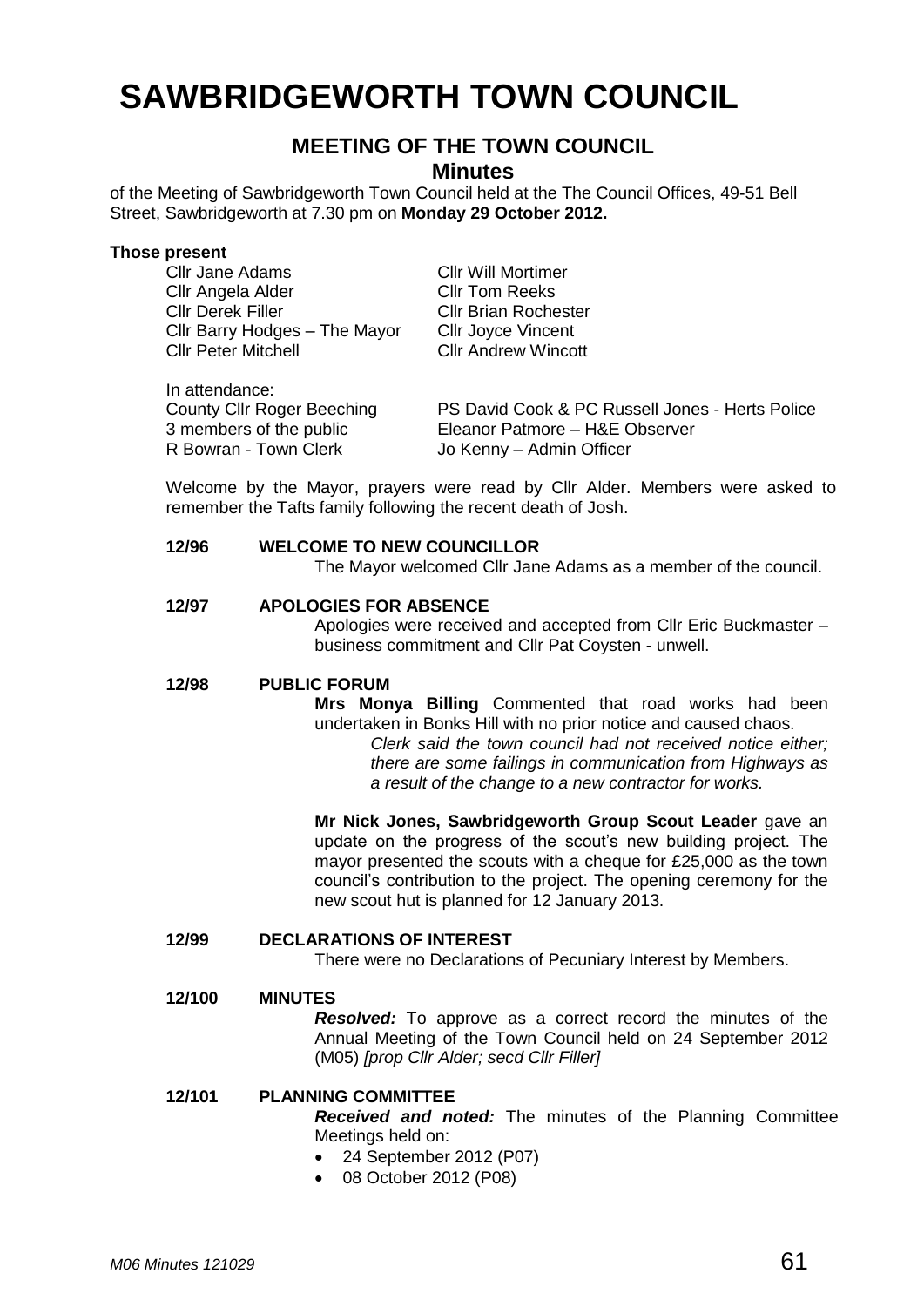#### **12/102 FINANCE & POLICY COMMITTEE**

*Received and noted:* the minutes of the Finance and Policy Committee Meeting held on:

• 24 September 2012

#### **12/103 AMENITIES COMMITTEE**

*Received and noted:* the minutes of the Amenities Committee Meeting held on:

• 24 September 2012

#### **12/104 COMMITTEE APPOINTMENTS** *Resolved:* To appoint Cllr Jane Adams to be a member of the Amenities Committee *[prop Cllr Alder; secd Cllr Filler]*

#### **12/105 MAYOR'S CORRESPONDENCE/COMMUNICATIONS**

To receive Mayor's appointments and communications

Visits made:

- Bry-sur-Marne, town twinning visit. Invitation to attend twinning meeting with Germany at Bry on 08 May 2013
- Buntingford Civic Service 28 Oct.

Future events:

- Dedication of SMH plaques and airfield visit 10 Nov
- Remembrance Day Service Gt St Marys 11 Nov
- Hailey centre Christmas Fayre 17 Nov
- Scouts mail service opens 21 Nov
- Christmas Lights and Bell St street Fayre 30 Nov
- Sawbridgeworth Civic Dinner 11 May 2013

#### **12/106 REPRESENTATIVES REPORTS**

To receive representatives reports from:

#### o **County Councillor Roger Beeching** reported:

- o New constituency boundaries to take account of the expanding population.
- o Street lighting changes not in synchronisation with clock changes
- o The extent of funding for adult social care
- o The use of his locality budget
- o **District Councillor Eric Buckmaster** was not present:

#### o **District Councillor Will Mortimer** reported:

- o Call for sites at Epping Forest DC
- o New EHDC director of finance starting on 20 November
- o **Hertfordshire Police PS David Cook** introduced **PC Russell Jones** and reported:
	- o Significant commitment to Halloween and Remembrance Sunday
	- o Operation Advent to tackle general criminality in the area
	- o Violent and public disorder down significantly
	- o Increase in vehicle theft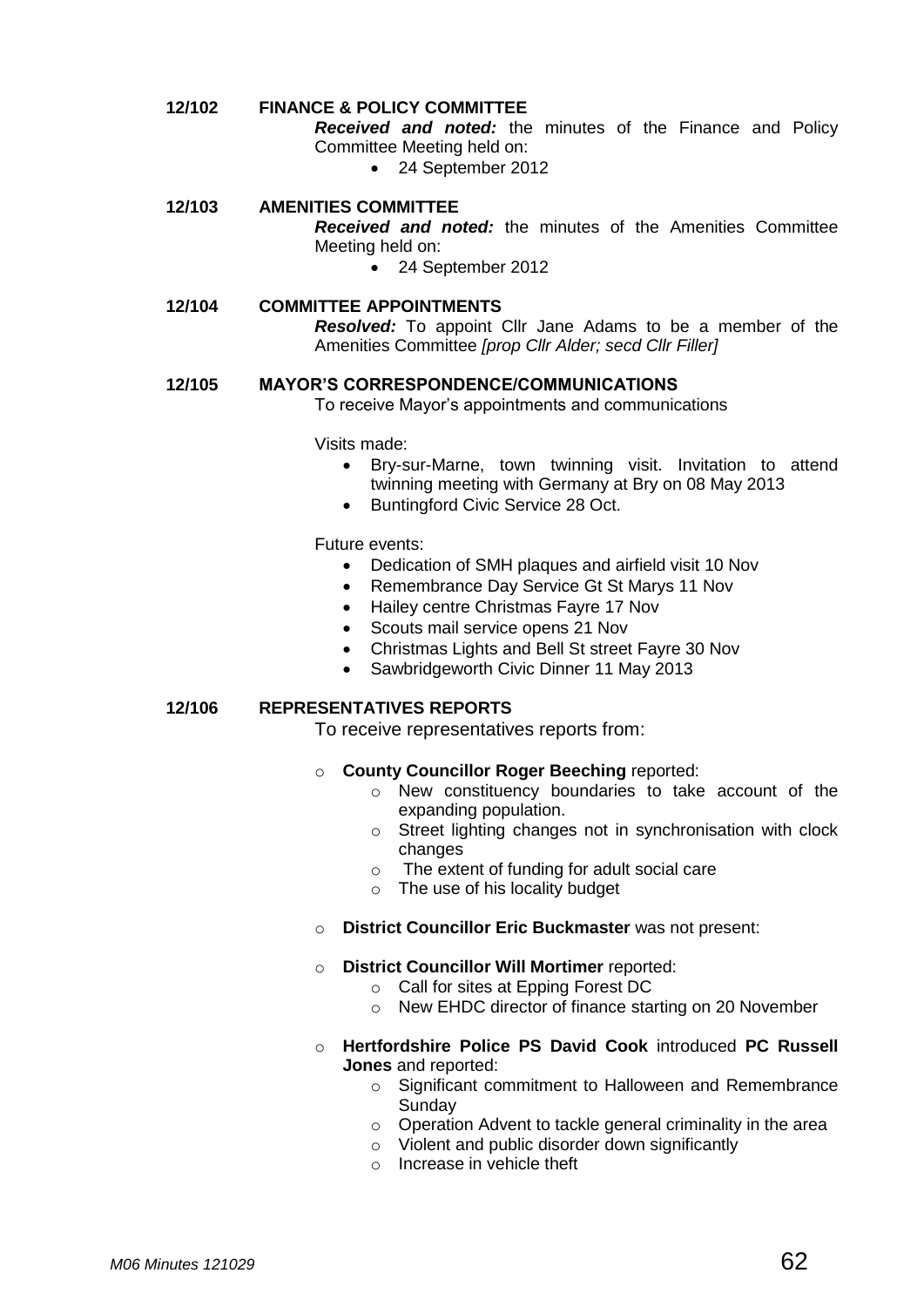#### o **Footpaths Officer Brian Rochester** reported:

- o Some damage at the Boardwalk and repairs made
- o Police would support camera surveillance.

#### o **Other reports:**

o Cllr Mitchell reported issues at the Duckling Centre; increase in incidence of domestic violence, increase in diversity; lack of transport from the Hadhams

#### **12/107 CIVIC CENTRE**

Work continues. Works are running about three weeks behind programme. Move date now looks to be in January 2013. New lease signed with Forebury Estates to allow continuing occupation of 49 Bell Street.

#### **12/108 BELL STREET CAR PARK**

The new scheme has been widely praised by retailers and members of the public. The shortfall in revenue is within the budget parameters set by council. There is evidence from the increased volume of pay and display ticket issued that the car park is being used more.

#### **12/109 FARMERS MARKET**

The re-launch of the Farmers Market is set for 03 November. Several new traders and attractions are in hand.

#### **12/110 CLERK'S REPORT**

- **Accommodation Committee** Progress continues. Building is watertight, electricians have completed first fix, and floor screed is down. Plasterers are due this week. However we are still three weeks behind schedule. Meeting arranged with Herts Police surveyor to establish a lease for their occupation.
- **Councillor Training** Several members are scheduled to attend training at East Herts District Council in the requirements of the new code of conduct.
- **Budget 2013/14** The budget process is just about to begin. Any members with projects they want to be included should contact either the Chairman of F&P, Cllr Buckmaster, or the Clerk to make their wishes known.
- **Allotment Security** Gates and locks have been installed at Southbrook and Bullfields. They have been widely welcomed by tenants although they have not stopped limited incidents of trespass and vandalism. Sign boards have been erected at each site advising that the gardens are private, and giving an emergency contact number.
- **Community Transport** Herts CC continues to offer their support for Sawbobus. The next stage of development in East Herts will come from collaboration between CVS, BSTC, STC and HCC. This is likely to take the form of a coordinated approach with services being delivered locally and administered by the CVS.
- **Christmas Lights** The working party met on 20 September and again more recently. Plans are well advanced and the proposal to have stalls down Bell Street had met with enthusiasm – there are